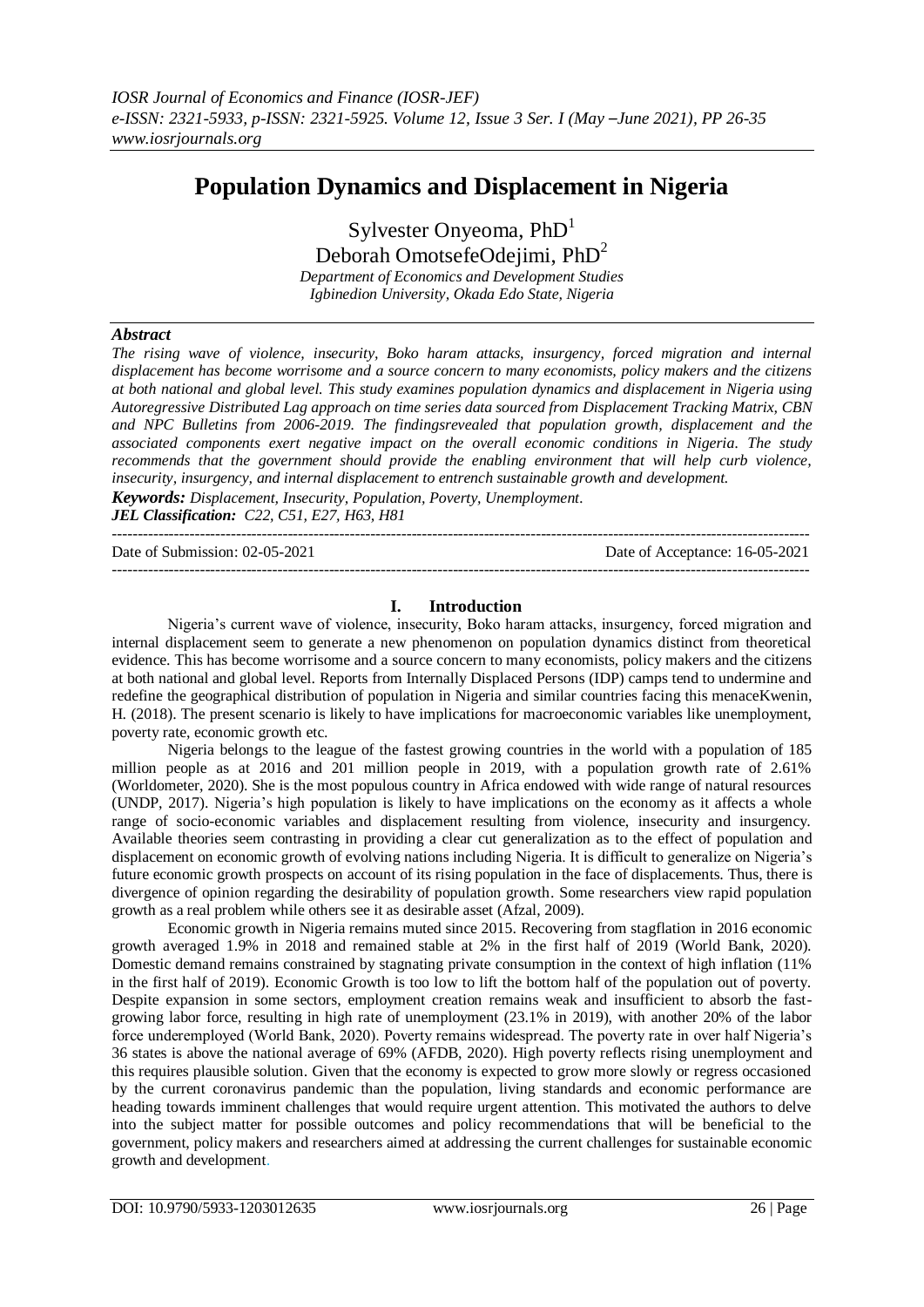The Nigerian population has been growing while the rate of economic growth has such little improvement. Studies have also shown that armed conflicts, violence and insurgency form major obstacles to development in several parts of the African continent including Nigeria (International Organization for Migration 2018). Apart from the associated costs in human displacements and material terms, these menaces impede production, damage infrastructure, prevent the reliable delivery of social services and disrupt societies. The question is now on how best to exploit the theoretical and empirical relationship between population growth, displacement, poverty and unemployment. What is the effect of population growth in the face of displacement on economic growth, poverty and unemployment? The main objective of this study is to ascertain the influence of population growth and displacement on economic growth, poverty and unemployment in Nigeria.

The following hypotheses are stated in null forms:

- $H<sub>01</sub>$ : Population growth does not have any impact on economic growth
- $H_{02}$ : Population growth does not have any impact on Poverty.
- $H<sub>03</sub>$ : Displacement does not have any relationship with unemployment.

The outcome of this research has policy implications for macroeconomic variables like unemployment, poverty rate, and economic growth amongst others. The research covers a time series data of the chosen variables in Nigeria between 2006- 2019 using autoregressive distributed lag (ARDL) model.

## **II. Materials and Methods**

Until recently, internal displacement in Nigeria has been caused mostly by occurrences of intercommunal, ethnoreligious cum political, and forced eviction. But the displacement occasioned by flooding experienced in 2012 changed the profile of the internally displaced persons in Nigeria and created a new trend in displacement matrix. Hence, there is need for a very robust and intensive humanitarian response strategy to address the challenge. The wave of internal displacement in Nigeria is now heightened by the current Boko Haram attacks, violence, conflicts and insurgence (Displacement Tracking Matrix, 2018); Mohammed (2017).The literature on conflicts revealed that, by January 2000, over half of the countries in Africa were affected by conflict. These conflicts have resulted in enormous loss of lives, massive displacements and huge costs to the African economy, seriously hindering the development of the continent.

Conflicts are a threat to sustainable peace and security in Africa and the primary root causes for conflicts in Africa have been identified as social, political and economic inequality, state collapse, economic decline, historical and battles for control of natural resources. In addition to the socio-political, cultural and historical drivers, environmental factors such as control of land and water have also become a threat to sustainable peace and stability in many parts of Africa. Climate change is already a reality affecting agriculture, food security, and the frequent clashes between farmers and herdsmen in many parts of Africa continue to hinder the achievement of sustainable peace and security.Furthermore, secondary causes that enable and sustain conflict in Africa also includes youth unemployment, lack of education, population pressure, ethnic hatred, easy availability of arms, inadequate mediation and inappropriate humanitarian assistance. Other sources of conflict posing threat to peace and security in Africa include the rapidly growing youth population, migration, growing inequalities, accelerated development of the extractives industry, trafficking and transnational crimes.

In addition, the wave of democratization and the conduct of regular elections have seen election violence becoming a threat to peace and security in the continent just like military coups before. There are serious security challenges in Africa that need urgent attention. These include activities of extremist groups in the Lake Chad region, the Sahel, the Horn of Africa, and the situations in Libya, Darfur, Democratic Republic of Congo, amongst others. The continent and the international community must solve these challenges to sustainable peace and development in Africa. Peace is the foundation stone of sustainable development and climate change is a threat to the planet and therefore a threat to international peace and security. Conflict caused by climatechange induced disasters disrupt not just the natural balance, but also the social balance, causing mass migrations, including the millions of people who now have the unfortunate new tag of climate refugees.There are serious security challenges in Africa that need urgent attention. These include activities of extremist groups in the Lake Chad region, the Sahel, the Horn of Africa, and the situations in Libya, Darfur, Democratic Republic of Congo, amongst others. The continent and the international community must solve these challenges to sustainable peace and development in Africa.

Todaro and Smith (2011)asserted that fertility rate, crude death rate, birth rate, mortality rate, and life expectancy are the major determinants of rapid population growth rate. These factors show varying degrees of impact on the population. However, negative effects of overpopulation include; social vices like fraud, bribery and prostitution. It also brings about an increase in government spending, as they have more people in the country to cater for (Dao, 2012). Overpopulation tends to increase the issue of brain drain as trained and intelligent people migrate to other countries for livelihood and search for greener pastures; this has affected the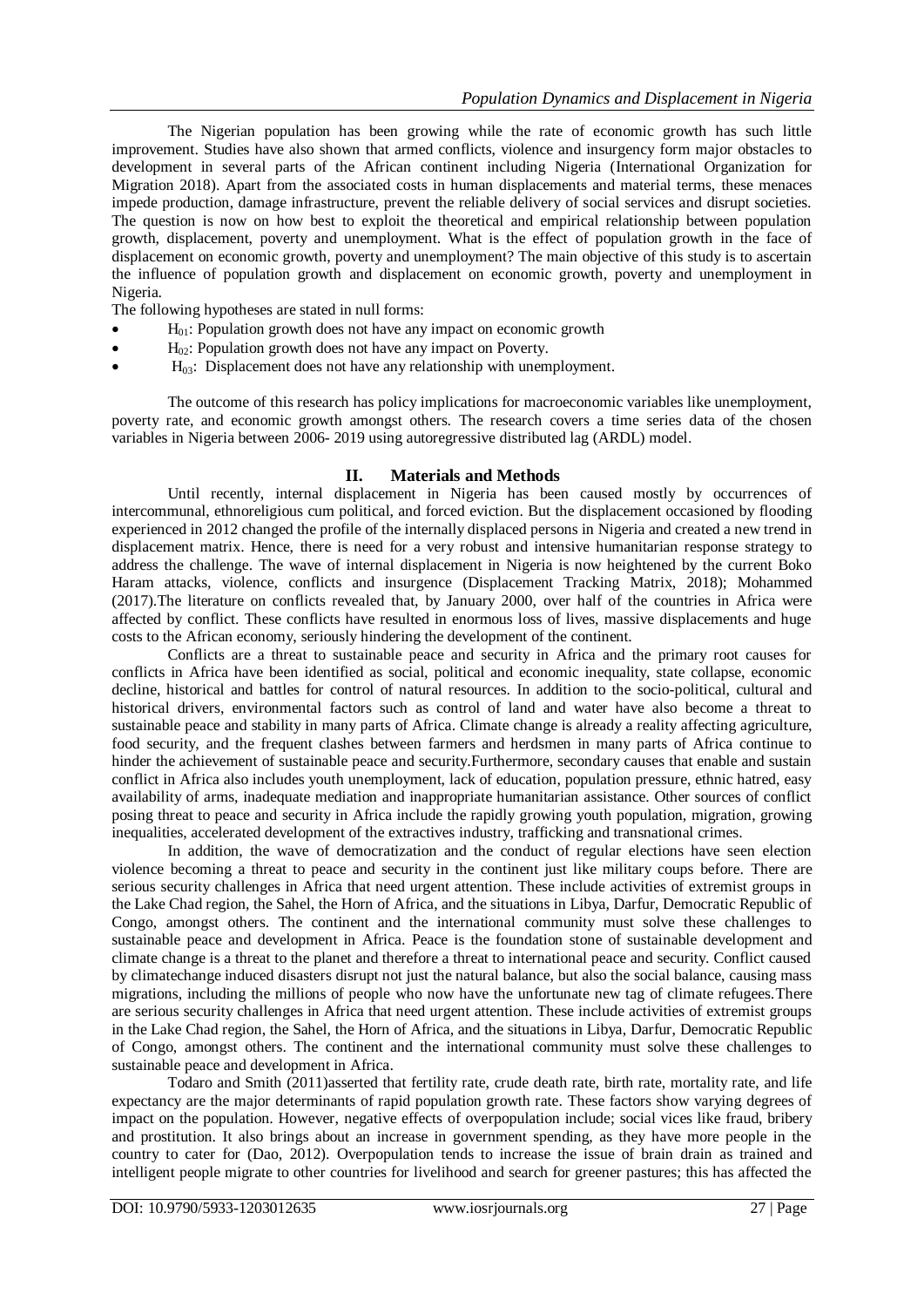country as educated individuals who could have made a difference in developing the country are lost to other countries. Lastly, it leads to an increase in imports thereby causing balance of payment deficit (Anthony, 2013). The major reason for Nigeria's increasing population include: high birth rate, early marriages, increase in material welfare, customs, religions and superstitions, decreased death rate compared with birth rate. This problem is attributed to higher standard of living, higher literacy level, good hygiene and medical services and facilities. According to Jhingan (2016) population growth affects economic development in two ways: first, by promoting economic development and second by retarding economic development.

## **III. Review of Empirical Literature**

Arif and Chaudhry (2008) analyzed the impact of human capital on economic development for the economy of Pakistan for the period of 1990-2005. They found from their study that investment in human capital will lead to economic development in the urban area while dismal in the rural area particularly in female. Pakistan can benefit from investment in human capital and provide employment opportunity for the target to get economic development.Nwakeze and Omoju (2011) studied the correlation between economic growth and savings in Nigeria 1980 - 2007. The study relied on vector error correction regression model for its analysis. The empirical estimation results revealed that savings and rapid growing population have negative and positive influence on economic respectively in Nigeria.

Ashraf et al., (2012) employed simulation model to assess the quantitative effect of exogenous reduction in fertility on output per capita. The study found out that there was positive correlation and bi-causal effect between fertility and output per capita.Kotani and Kotani (2012) embarked on an empirical research to understand the effect of net migration on population-economic growth relationship in Indonesia between 1993 and 2005 using ordinary least square regression techniques on annual time series data obtained on variables listed in the model such as GDP, population growth, lagged value of fertility rate and net migration. The study revealed that lagged fertility does not affect the economic growth in the two-variable regression.

Bruckner et al(2014) examined the effects on population growth of shocks to national income that are plausibly exogenous and independent on technological change using a panel of more than 139 countries from 1960 to 2007. The study revealed that the growth in income induced by oil prices positively impacts on population growth.Michael et al (2014) examined the effect of population explosion on family standard of living in Calabar, Nigeria using descriptive statistics. The study revealed causes of population explosion to include: migration,poor family planning, religion,illiteracy, poverty, culture and urbanizationOkwori, Ajegi, Ochinyabo, and Abu (2015), empirically examined the Malthusian Population Theory in Nigeria from 1982 -2012 using ECM model. Their results show that Population Growth has no influence on Economic Development in Nigeria.

Lawanson (2016) studied the effect of population growth on economic development in Nigeria using the OLS technique. The study showed that population has a positive but insignificant effect on economic growth (at first difference) and a negative but significant effect on economic growth (at first difference lagged) in Nigeria}. One of the recommended suggestions is that the focus of the Federal Government of Nigeria should be expanded to include quality empowerment programmes aimed at promoting entrepreneurial development in the country. This would, in turn, boost the production of goods and services locally.

Peterson (2017) studied the relationship between population growth and growth of economic output generally for the period 2000 to 2015. The findings showed that Population growth slowed slightly during the periods in all regions except Sub-Saharan Africa, where population growth showed negative influence on economic growth. The study also showed that in low-income countries, rapid population growth is likely to be detrimental to economic growth in the short and medium term because it leads to large numbers of dependent children.

Ogunleye, Owola and Mubarak (2018) carried out an appraisal of Population Growth and Economic Growth in Nigeria over the period of 1981 to 2015 with Ordinary least squares regression. The study revealed that population growth exhibited positive influence on economic growth

### **Gaps in Literature**

Several researches have been conducted on displacement, population growth and economic growth in various countries especially in Asian countries, the Middle East and Sub Saharan African countries, however such researches are not so much in the Nigerian case especially in recent years. The aim of this research is to fill the gap in literature on the impact of displacement, population growth on the Nigerian economy between the years 2006-2019, specifically looking at its impact of some social- economic indicators like displacement, conflict/violence, economic growth, poverty and unemployment.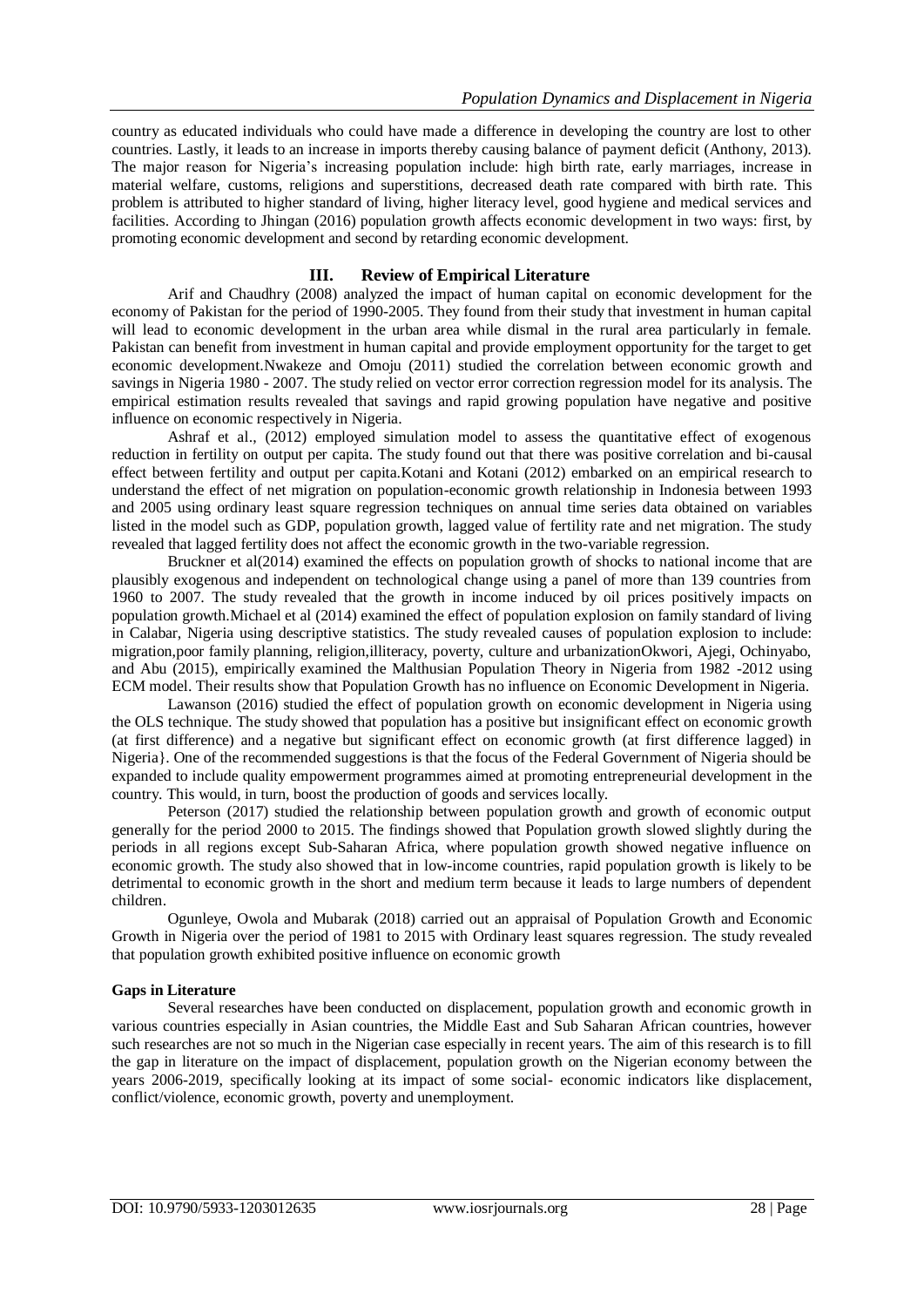## **IV. Research Methodology**

### **Theoretical Framework**

This study adopted the endogenous growth model. The rationale for using this model is because it looks deeply into the sources of growth and explains the long run growth rate of an economy based on endogenous technical progress in growth model. It maintains that economic growth is mainly as a result of internal factors rather than external factors. Romer(1994) model is applied which involves human capital along with the existing stock of knowledge to produce ideas or new technology. In the Romer's model, to incorporate endogenous technological change, the production function is modified as:

 $Y_t = F(K_t, N_t, A_t)$  (1) From equation (1) it can be seen that the level of aggregate output depends on the quantities of capital  $(K_t)$ , labour  $(N<sub>t</sub>)$  and technology  $(A<sub>t</sub>)$ , which is treated as endogenous factor. In this model, the production function of an individual firm represented by the subscript i is:

 $Y_{it} = F (K_{it}, N_{it}, A_t)$  (2)

In the production function listed above, the technology input subscript t appears along with subscript i because this technology may not be exclusive input of a firm, but maybe copied from others. The technology is not assumed to progress exogenously but to grow endogenously when more investment by firms take place or may be the result of the efforts of labour.Romer opined that investment is a source of technological progress. He distinguishes between private returns to capital and social returns to capital. Investment or capital accumulation of a firm enables it to have access to new machines and also new ways to doing things. The model encourages the implementation of policies which advocates for increased investment.

### **Model Specification**

The model specified in this sectionis based on theoretical framework of the study that considers growth as a function of labour capital and other efficiency factors. Moreover, economic growth in this study is considered as overall economic performance, hence growth is captured by three variables: GDP growth rate, poverty rate, and unemployment. These are the main indicators of economic performance for a developing country (Todaro and Smith, 2009). Taking cognisance of the demographic factors that affect population which in turn affects economic growth, three equations are specified in the study. The functional form of the first model that will be used in this study is stated as;

 $RGDPGR = f (PGR, DISPL, POV, UNEMP)$ ......(3)

Where  $RGDPGR = real GDP$  growth rate,

PGR= population growth rate

DISPL = Displacement proxied by internal displacement

POV = poverty rate (measured as proportion of Nigerians living below 1.9 dollars per day)

 $UNEMP = Unembovment rate$ 

The ARDL specification of the above model is constructed below;

$$
\Delta RGDPGR_t = \alpha_0 + \delta_1 PGR_t + \delta_2 DISP_t + \delta_3 POV_t + \delta_4 UNEMP_t
$$
  
+ 
$$
\sum_{\substack{i=1 \ i=1}}^{p-1} \psi_i \Delta RGDPGR_{t-i} + \sum_{i=1}^{q_1-1} \varphi_1 \Delta PGR_{t-i} + \sum_{i=1}^{q_1-1} \varphi_2 \Delta DISP_{t-i} + \sum_{i=1}^{q_1-1} \varphi_3 \Delta POV_{t-i}
$$
  
+ 
$$
\sum_{i=1}^{q_1-1} \varphi_4 \Delta UNEMP_{t-i} + \theta ECM_{t-1} \xi_t(4)
$$

Apriori expectation:  $\delta_1$ ,  $\delta_2$ ,  $\delta_3$ , < 0;  $\delta_4$ , > 0; also,  $\varphi_1$ ,  $\varphi_2$ ,  $\varphi_3$ , < 0  $\varphi_4$ , > 0 Where  $\theta$  is the error correction term that is expected to lie between 0 and 1 (in absolute values) and negative in order to ensure co-integration among the variables (Pesaran et al 2001). The coefficients  $\delta_i$ s are the short run

coefficients, while  $\varphi_i$ s are the long run coefficients.  $\alpha_{\theta}$  is the constant parameter (Bahmani-Oskooee. &Fariditavana 2016;Ohiomu&Oluyemi 2019).

The Secondary semi-annual data from 2006 to 2019 for this research was collected from the World Bank, National Bureau of Statistics (NBS), National Population Commission and CBN Statistical bulletin.

## **V. Results and Analysis of the Findings**

#### **Descriptive statistics**

Descriptive statistics for the data used are presented to highlight the pattern of distribution of the datasets. The annualized summary statistics of the data used are presented in Table 1. The Table shows the mean and other moment conditions for each of the variables. Average RGDP growth rate was 4.15 percent over the study period. Considering that maximum value was 14.6 percent for the period, there is clear indication that the economy has not performed too well over a longer period of time in Nigeria. The minimum RGDP growth rate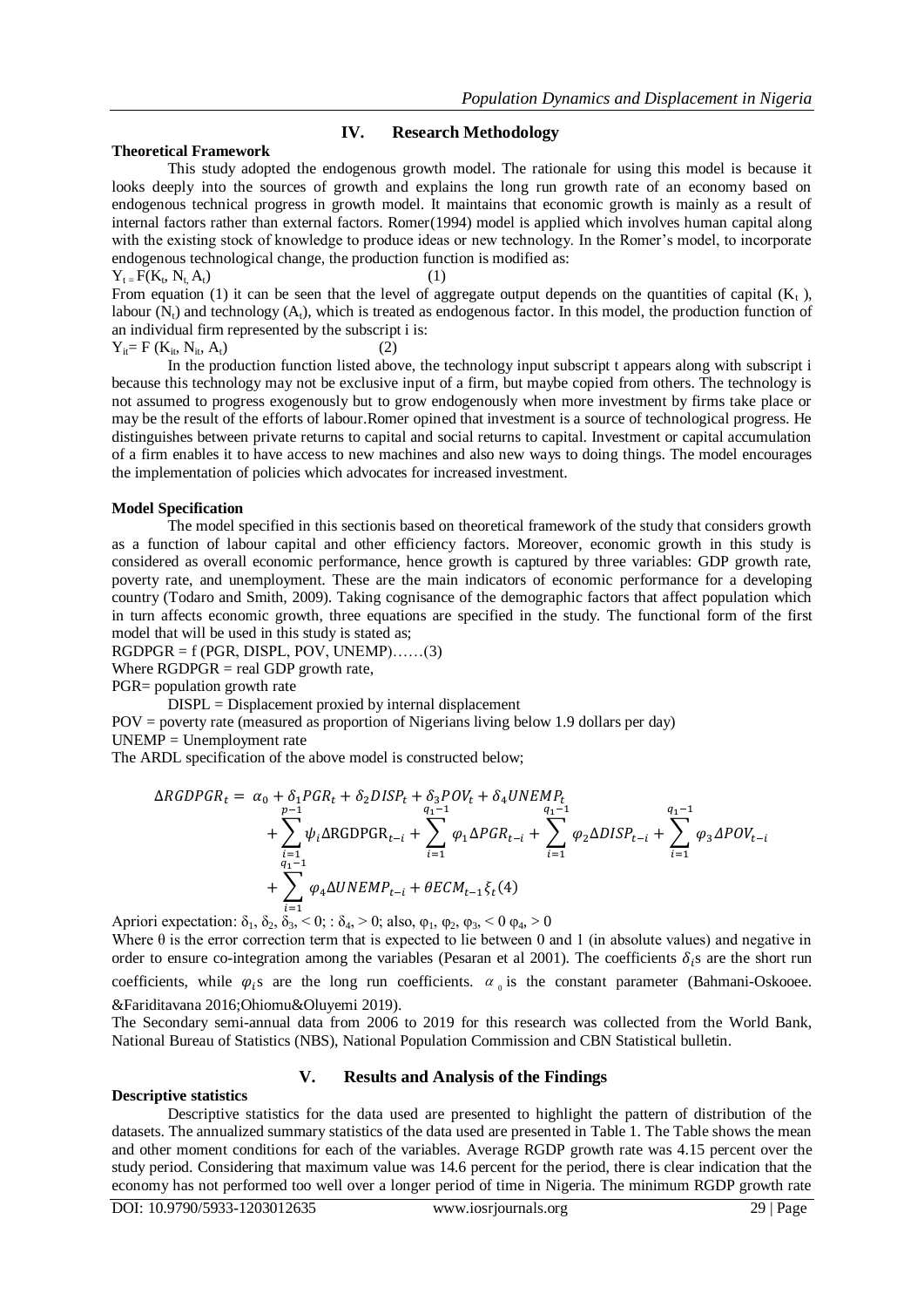is -7.58. This indicates that there was a lot of variability in growth rates over the period, with certain periods having large declines and others having relatively high growth. The population dynamics in the study could have contributed to the unsteady growth path of the Nigerian economy. The skewness values for GDP growth is however very low, which suggests that the mean value is largely representative of the performance of the growth rate over the entire period of the study. The J-B value of 0.05 is not significant at the 5 percent level which shows that the variable is normally distributed.

| Table Pescriptive statistics |       |       |         |           |         |       |       |       |
|------------------------------|-------|-------|---------|-----------|---------|-------|-------|-------|
| <b>Variable</b>              | Mean  | Max.  | Min.    | Std. Dev. | Skew.   | Kurt. | J-B   | Prob. |
| RGDPGR                       | 4.15  | 14.60 | $-7.58$ | 4.42      | $-0.06$ | 3.14  | 0.05  | 0.97  |
| <b>UNEMPL</b>                | 8.90  | 19.70 | 1.80    | 4.97      | 0.50    | 2.31  | 2.36  | 0.31  |
| <b>POV</b>                   | 55.47 | 63.50 | 52.90   | 2.81      | 1.62    | 4.93  | 22.55 | 0.00  |
| <b>PGR</b>                   | 2.58  | 2.71  | 2.49    | 0.07      | 0.09    | 1.71  | 2.70  | 0.26  |
| <b>DISP</b>                  | 89.08 | 92.76 | 86.62   | 2.02      | 0.53    | 1.87  | 3.83  | 0.15  |

|  |  |  | <b>Table1: Descriptive statistics</b> |
|--|--|--|---------------------------------------|
|--|--|--|---------------------------------------|

Source: Author's computation

The other economic performance variables in the study are unemployment rate and poverty rate. The average unemployment rate in the study for the period is 8.9, which is very high, with a low standard deviation value of 4.97, suggesting that unemployment in Nigeria has been relatively high over the years. Proportion of individuals in poverty (living on less than 1.9 dollars a day) is 55.47 percent over the period. This also indicates a high poverty rate in the economy. Thus, with all the economic indicators combined (i.e., low growth rate of GDP, high poverty and unemployment rates), the Nigerian economic environment appears to be quite unstable and relatively weak.

Population growth rate is 2.57 percent is high on average over the period, with a maximum value of 2.71 and minimum value of 2.49. This shows that population growth rate has remained high for all the years and this high rate can be devastating for the economy, especially in years when growth rate of GDP was either low or negative.

Table 2 shows the result of the Bounds test of long run effects for the ARDL specification for the specified equations (three) for this section of the analysis. The equations are separated based on the dependent variables used for the particular equation. The evaluation of the results is based on the critical F-statistic values for the lower and upper bounds as also reported in the results. If at any significance level, the estimated F-value is lower than both the lower test (I0 Bounds) and the upper test (I1 Bounds) values, then there is no cointegration among the variables. The test becomes inconclusive,if the F-statisticfalls into the bounds. However, there is cointegration among the variables,if the estimated value falls above both Bounds test values.

| Null Hypothesis: No long-run relationships exist |          |          |  |
|--------------------------------------------------|----------|----------|--|
| <b>Test Statistic</b>                            | Value    | IN       |  |
| F-statistic                                      | 5.51     |          |  |
| <b>Critical Value Bounds</b>                     |          |          |  |
| Significance                                     | I0 Bound | I1 Bound |  |
| 10%                                              | 2.26     | 3.35     |  |
| 5%                                               | 2.62     | 3.79     |  |
| 2.5%                                             | 2.96     | 4.18     |  |
| 1%                                               | 3.41     | 4.68     |  |

**Table 2: Testing the Existence of a Long-Run Relationship (Bounds Cointegration Test Result)**

Source: Author's computation

From the Table 2, it is seen that the computed F-value falls above both the lower and upper bounds. These results show that there is cointegration among the variables. This is because the critical F-value is greater than the I0 Bounds and I1 bounds values. Thus, a long run relationship can be estimated between the economic growth variables and other variables.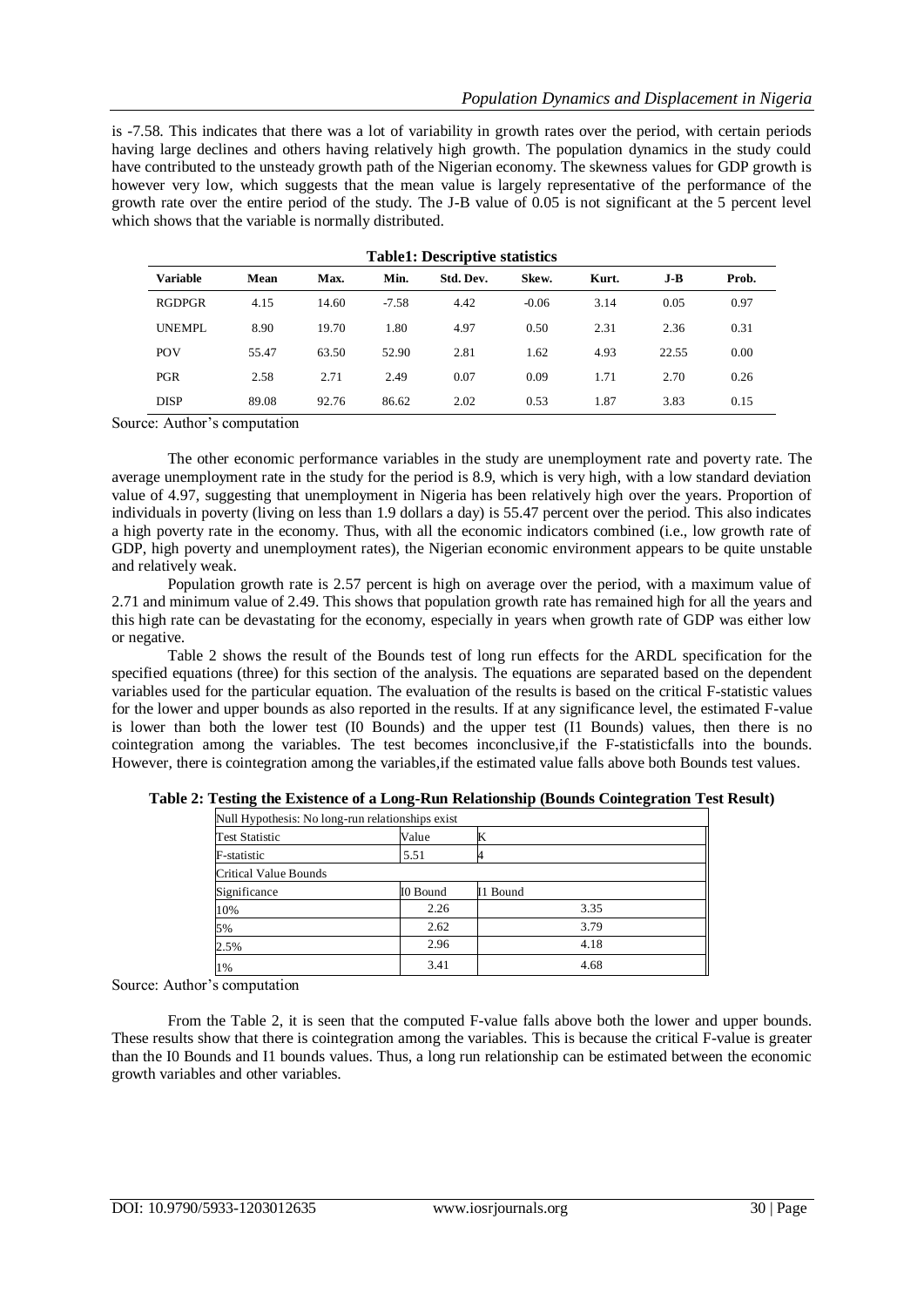### **The ARDL Results**

**Table 3: ARDL estimation for economic growth**

| Short run cointegrating coefficients |             |             |       |
|--------------------------------------|-------------|-------------|-------|
| Variable                             | Coefficient | t-Statistic | Prob. |
| D(PGR)                               | $7.103**$   | 2.597       | 0.021 |
| $D(PGR(-1))$                         | 5.656**     | 1.671       | 0.017 |
| $D(PGR(-2))$                         | $-4.924*$   | $-3.789$    | 0.002 |
| $D(PGR(-3))$                         | $-2.529*$   | $-3.981$    | 0.007 |
| D(LDISP)                             | $-9.133**$  | $-2.793$    | 0.014 |
| $D(LDISP(-1))$                       | $-1.735*$   | $-2.893$    | 0.012 |
| $D(LDISP(-2))$                       | $-6.519**$  | $-2.727$    | 0.016 |
| D(LPOV)                              | $-2.326$    | $-1.641$    | 0.123 |
| D(LUNEMP)                            | $-0.034**$  | $-2.629$    | 0.020 |
| $ECM(-1)$                            | $-0.524**$  | $-2.671$    | 0.018 |
| Long Run Coefficients                |             |             |       |
| Variable                             | Coefficient | t-Statistic | Prob. |
| PGR                                  | $-2.30*$    | $-4.107$    | 0.001 |
| <b>LDISP</b>                         | $-2.66*$    | $-2.953$    | 0.011 |
| <b>LPOV</b>                          | 3.557       | 1.611       | 0.030 |
| <b>LUNEMP</b>                        | $-0.254*$   | $-3.435$    | 0.004 |
| $\mathsf{C}$                         | 94.164*     | 3.490       | 0.004 |

Note: \* indicates significance at the 1 percent level; \*\* indicates significance at the 5 percent level Source: Author's computation

For the other population variables, results reveals that the coefficient of population growth is significant and positive in the current period and first lag period. However, the coefficient of lagged population growth after two periods ( $PGR_{t-2}$ ) is significant at the 1 percent level and negative as well as the third periods  $(PGR_{t-3})$ . This result therefore shows that initially population may have positive impact on the economy, but after a while, if such growth in population is sustained, the effect becomes negative on economic growth in Nigeria. The coefficient of displacement (DISP) is significant and negative for each of the lags and the current period.This shows that rising displacement in the country tends to hinder the growth of the Nigerian economy at any time, both immediately or delayed. Displacement is therefore seen to weaken productivity and ensure that the contribution of labour to output growth is reduced. Displacement also reduces the capacity of government to spend on productive sectors of the economy that will spur growth. The coefficient of poverty rate isnegative and insignificant at short run dynamics but it is insignificantly positive on the long run. This shows that poverty rate does not have strong impacts on economic growth in Nigeria. For the other variables, the result shows that unemployment has negative impacts on economic growth in Nigeria at both short run and long run.

The coefficient of the error correction term (ECM) is expected to be significant and possess a negative sign. In the estimated equation, the coefficient of the error correction term has the expected negative sign and is significant at the 1 percent level. The significant and negative coefficients indicate that there is capacity for restoring long run stability following any short run deviation of the economy from equilibrium. The coefficient of the ECM term is high relatively moderate at -0.524, which indicates that just 52.4 percent of the long run adjustment to equilibrium is completed within the first year.

### **Granger Causality Test**

There could be reverse effects of population growth on economic growth in Nigeria. Hence, the Granger causality test between population and economic growth is performed in this section. The results of the Granger causality tests are reported in Table 4. As is generally the case, the F-test is conducted on the null hypotheses in order to determine the direction of causality between each pair of variables. The test of each of the null hypothesis is based on the significance of the F-value for the particular relationship. It can be seen that PGR granger causes GDP growth, but GDP growth does not Granger cause PGR. Also, causality also runs from unemployment to poverty, which shows that it is poverty that mainly causes unemployment in Nigeria. Causality also runs from unemployment to population growth. There is no bidirectional causation in the result. Hence, the results of the estimates are reliable.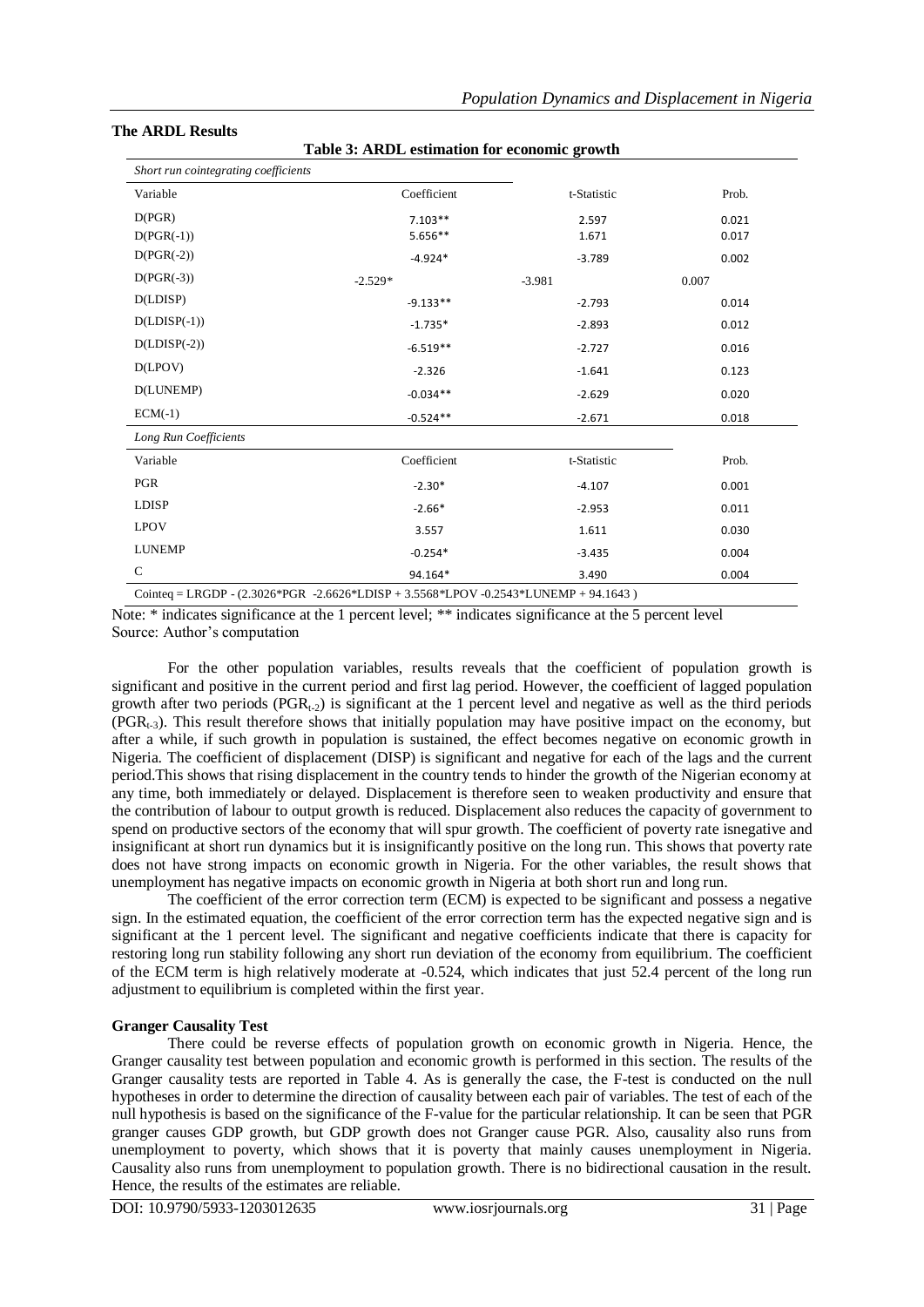| <b>Table 4: Causality test results</b> |     |                    |       |  |  |
|----------------------------------------|-----|--------------------|-------|--|--|
| <b>Null Hypothesis:</b>                | Obs | <b>F-Statistic</b> | Prob. |  |  |
| LPGR does not Granger Cause LRGDGR     | 28  | 4.05               | 0.03  |  |  |
| LRGDGR does not Granger Cause LPGR     |     | 0.61               | 0.55  |  |  |
| LDISP does not Granger Cause LRGDGR    | 28  | 1.42               | 0.26  |  |  |
| LRGDGR does not Granger Cause LDISP    |     | 1.62               | 0.21  |  |  |
| LPOV1 does not Granger Cause LUNEMPL   | 28  | 0.86               | 0.43  |  |  |
| LUNEMPL does not Granger Cause LPOV1   |     | 4.92               | 0.01  |  |  |
| LPGR does not Granger Cause LUNEMPL    | 28  | 0.25               | 0.78  |  |  |
| LUNEMPL does not Granger Cause LPGR    |     | 3.21               | 0.05  |  |  |
| LDISP does not Granger Cause LUNEMPL   | 28  | 4.30               | 0.02  |  |  |
| LUNEMPL does not Granger Cause LDISP   |     | 1.63               | 0.21  |  |  |
| LPGR does not Granger Cause LPOV1      | 28  | 0.46               | 0.64  |  |  |
| LPOV1 does not Granger Cause LPGR      |     | 15.21              | 0.00  |  |  |
| LDISP does not Granger Cause LPOV1     | 28  | 6.37               | 0.00  |  |  |
| LPOV1 does not Granger Cause LDISP     |     | 0.99               | 0.38  |  |  |

Source: Author's Result Using E-views

# **Tests of Hypotheses**

# **Hypothesis One**

The tests of the hypotheses are based on the outcome of the estimated equations in Tables 3ie*Population growth does not have any significant impact on economic growth*

From the results in Table 3, the t-test for the coefficients of PGR (-2.30) and DISP(-2.66) are significant in the long run result at the 1 percent level. Hence, the null hypothesis is rejected, and it can be shown that population growth actually has a significant impact on economic growth in Nigeria.

## **Hypothesis Two**

## *There is no significant relationship between population growth and Poverty*

The test of this hypothesis is based on the outcome of the estimated coefficients for POV in Table 3. From the result, the coefficients of the indicator failed the significance tests at the 5 percent level. This shows that the null hypothesis is upheld in this case. Therefore,no significant relationship is observed to exists between population growth and Poverty in Nigeria. The outcome of this hypothesis is contrary to the expectation in Nigeria. Perhaps, there are latent reasons beyond the scope of this study that accounted for such outcome due to the diverse nature and multiplicity of poverty(Absolute Poverty, Relative Poverty, Situational Poverty and Generational or Chronic Poverty; Ohiomu 2018) and population variables.

## **Hypothesis Three**

## *There is no significant relationship between Displacement and unemployment*

For this hypothesis, the coefficients of the variables in Table 3 is utilized. From the result, the coefficients of PGR,DISPand UNEMP passed the significance test at the 5 percent and 10 percent levels respectively. Thus, the null hypothesis is rejected, and it is shown that a significant relationship actually exists between displacement and unemployment in Nigeria.

## **VI. Discussion of Findings**

The main findings of the study highlight the negative role of rising population on economic growth in Nigeria on the long run while the short run dynamics exhibited positive effect on economic growth. Human population, human capital or people is the most important factor of production. Hence, one can expect that the more the growth of population, the more the growth of RGDP and this is what showed up in the short run. But where population grows without growth in human capital to match; or growth in per capita income; or without growth in productivity as it is in the case of Nigeria, then in the long run population growth will have inverse relationship with growth in RGDP. In this scenario, there is low income and there is poverty; low productivity and hence, population growth will impact negatively on RGDP in the long run. This is the case of Nigeria and many other sub Saharan countries where similar scenarios play out. This result supports the findings from a report by Dao, (2012 where it is shown that population growth and explosion in most African economies limits growth in the continent. Our study has shown that population growth which is supposed to be an asset to any nation turned out to be a liability and problem in this study, perhaps due to low productive capacity and poor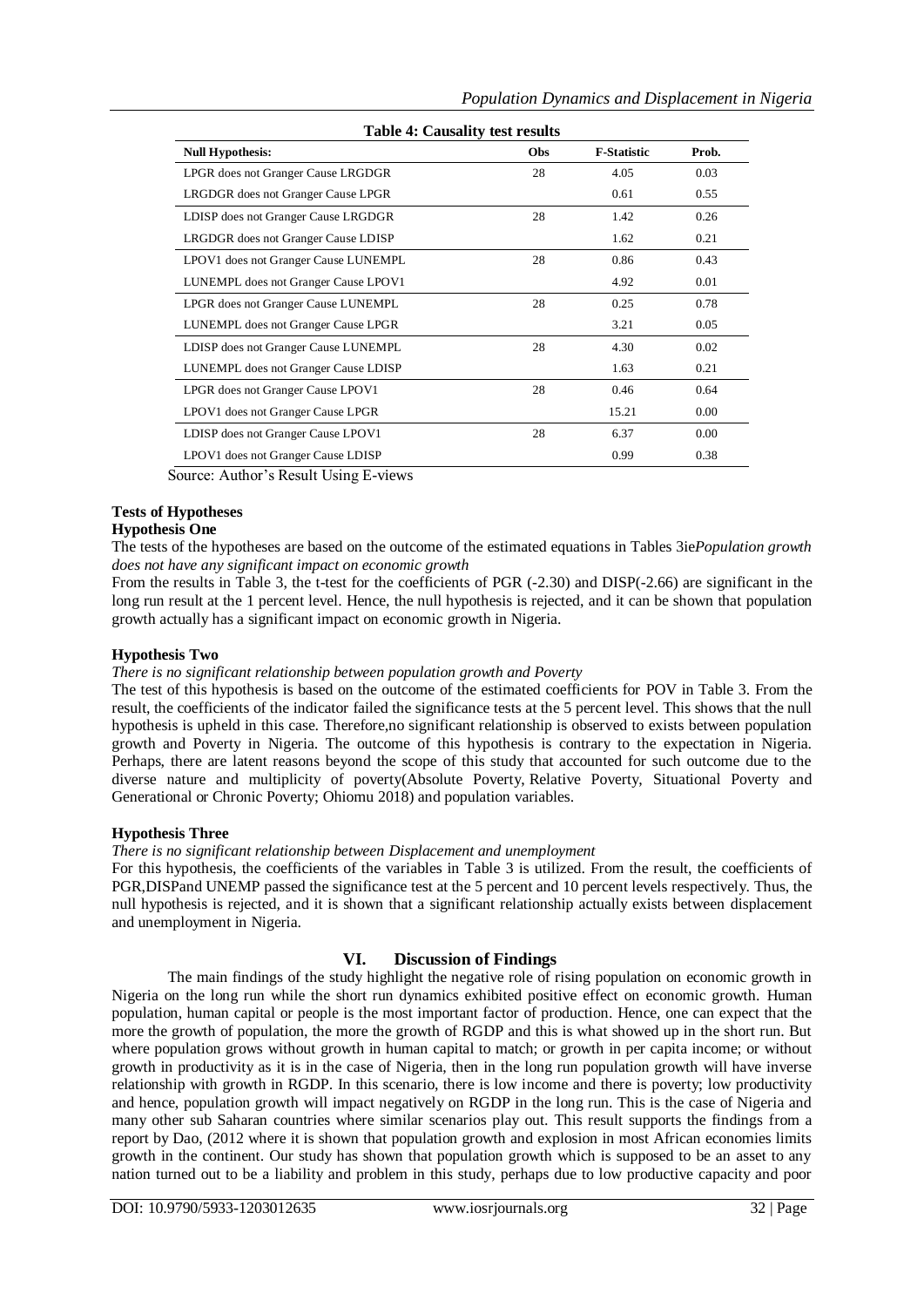capacity utilization. This is the case in many developing countries with low productive capacity. The findings also showed that population growth intensifies the unemployment and poverty problems in the region including Nigeria. Indeed, population growth affects unemployment, household savings, investments and ultimately economic growth.

The study also highlights the negative role of displacement on economic performance and unemployment in Nigeria. The study has shown that displacement and population growth not only hinder economic growth (by reducing productivity), the variables also intensify the unemployment problem in the region. Also, the social dimensions of high population growth are also observed in this study. This result confirms the findings by Peterson (2017) who found that high population growth in low-income countries may slow their development. Planned population policy and income policy could help to regulate these imbalances.

## **VII. Summary, Conclusion and Recommendations**

### **Summary**

In this study, the researchers made an attempt to establish the impact population dynamics and displacement have on economic performance, poverty and unemployment in Nigeria. Among what can be deduced from these findings are: (1) the negative role of rising population on economic growth in Nigeria on the long run while the short run dynamics exhibited positive effect on economic growth (2) Displacement exerts negative effect on economic growth. (3) Unemployment exerts negative effect on economic growth. (4) Poverty rate exhibits mixed effects on growth showing negative effect at current period and positive effect on Economic growth on the long run.Thus, the study demonstrated the effect of population changes and displacement on GDP growth rate, unemployment and poverty rates in Nigeria since these factors capture the essential aspects of economic performance and distributional effects in Nigeria. Based on the empirical analysis of the data in the study, following findings were made.

 From the study it is shown that rising population,and displacement combine to stifle economic performance in Nigeria.

 That Displacement also significantly increases unemployment rates in Nigeria. In this direction displacement,and population growth were the main factors shown to be stimulating unemployment in the country, especially in the long run.

Thesefactors will lead to fall in per capita income, living standards and output.

## **VIII. Conclusion**

In this study, the relationship between population dynamics and economic growth is examined within a broad consideration. Economic growth(performance) was taken as both GDP growth rate, poverty levels and unemployment in Nigeria.

It was established that for Nigeria, rising population has slowed down the growth process on the long run and escalated the worsening social and welfare conditions in the country. The threat posed by population growth in Nigeria is evident from two dimensions. Firstly, at the micro level of individuals and families, where high rates of population growth are associated with high dependency ratios and low investment in the human capital of children and young adults. Secondly, at the macro level where high rates of population growth hinder investment in both human and physical capital formation and exert pressure on the environment and often fragile resource base. This synergetic relationship is one of the main arguments for a population policy as an integral component of any poverty reduction strategy. In this section the key socio-economic variables through which the relationship between population growth, displacement and economic development becomes operationally relevant are reviewed, and an analytical framework that summarizes these relationships is proposed.Worthy to note is the fact population which is supposed to be an asset to any nation turned out to be a liability and problem in this study. This is the case in many developing countries with low productive capacity.

## **IX. Recommendations**

From the analysis of this study, certain policies recommendations can be made on the appropriate means of checking population growth and displacement to make it work better for economic improvements in Nigeria.

For effective conflict resolution in Africa, we should be pushing for a stronger UN, Africa-led and Africa-owned initiatives on African peace and security, push for linking the issues of security and development, more favourable trade and investment environment. We must also invest in local capacity-building for conflict prevention if we are to sustain peace and security in Africa. Our multilateral institutions at the global, continental and regional levels must invest in and deploy more capacity for conflict prevention, good offices and preventive diplomacy. Greater regional and cross-border cooperation are needed across Africa.

The youth must urgently be equipped with skills, talents and provided with opportunities that give meaning to their lives. That is the only way the youth bulge can become a dividend.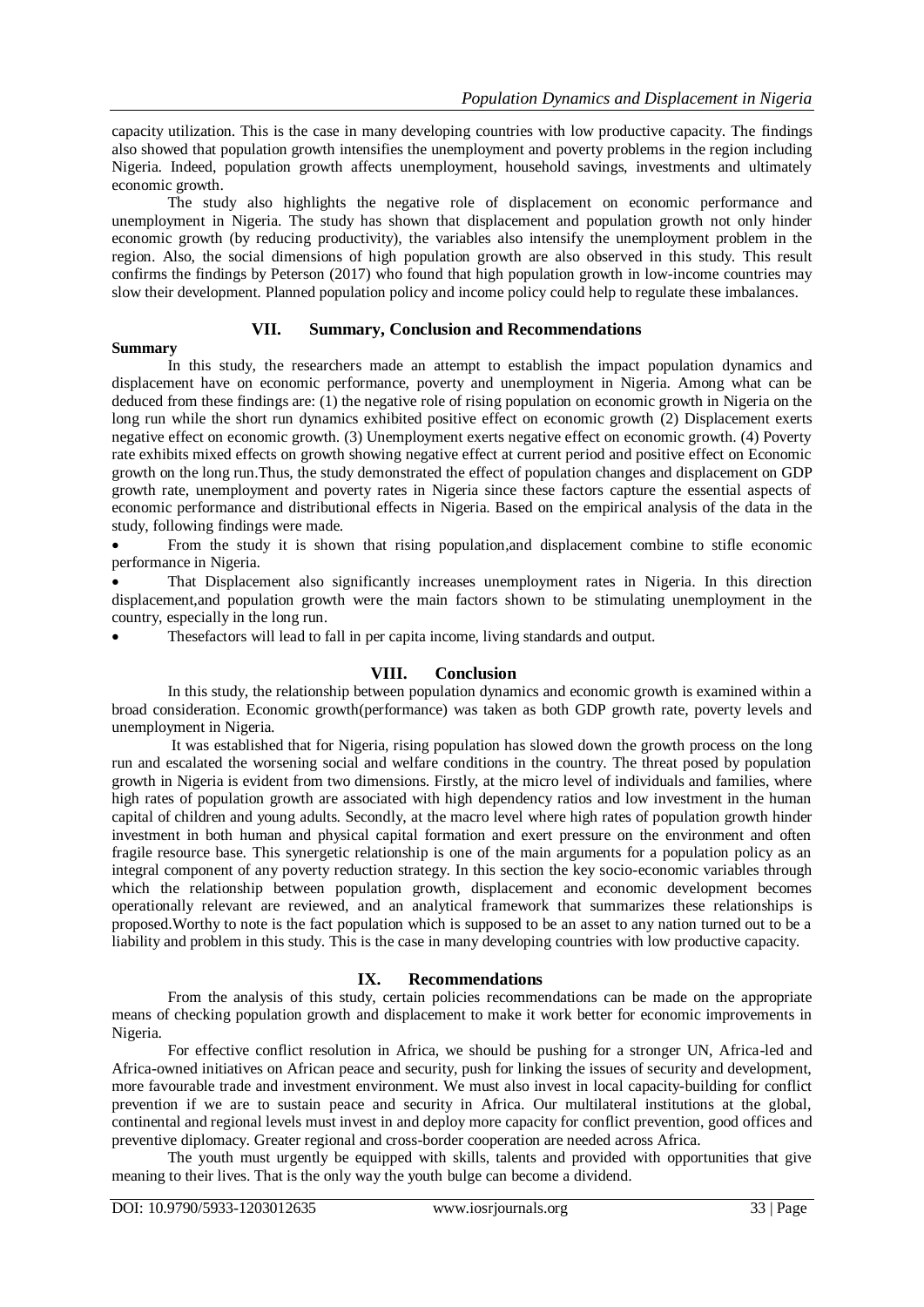At the national, regional and continental levels policies must be adopted that will creatively address the phenomenon of youth unemployment.

 Population growth and all its components largely exert a negative impact on the overall economic conditions in Nigeria. Population interventions will have a great poverty-reducing effect if mainstreamed systematically in agriculture and social sector projects.

 Similarly, it has been established at the course of this study that displacement and high population growth lead to unemployment. The government should put measure to ensure that the economy grows at a higher rate than the population growth. Also, factors like conflicts, violence and insurgence which generate displacements should be tackled headlong by the government and security agencies.

 The government should formulate and adopta clearly defined policy on population is the basic foundation for a meaningful intervention in the formulation of population-related projects and programmes for the federal, states and local governments in Nigeria. This can be achieved with the establishment of a database and the provision of socio-demographic indicators in all geographical areas in the country.

 The government, Policy makers and other population analysts enact strict population control policy to handle the nation's surging population and sensitize the public on these issues through specific training and programmes that highlight evidence-based policy crafting.

#### **References;**

- [1]. AFDB (2020).Nigeria Economic Outlook 2020. Abidjan (Cote d'lvoire), African Development Bank, www. afdb.org
- [2]. Afzal, M., (2009). Population Growth and Development in Pakistan, The Open Demography Journal, 2: 1-7. Central Bank of Nigeria (2008) Statistical Bulletin
- [3]. Anthony, I. O. U.(2013).Population and its impact on level of unemployment in least developed countries: an appraisal of the Nigerian Economy. European Social Science Research Journal, 1(4), 277-279.
- [4]. Arif, G. M., &Chaudhry, N. (2008).Demographic transition and youth employment in Pakistan.The Pakistan Development Review, 27-70.
- [5]. Ashraf, Q. H., Weil, D. N., & Wilde, J. (2012).The effect of fertility reduction on economic growth. Population and development review, 39(1), 97-130.
- [6]. Bahmani-Oskooee, M., &Fariditavana, H. (2016).Nonlinear ARDL approach and the J-Curve phenomenon. Open Economies Review, 27, 51-70.
- [7]. CBN (2016).Central Bank of Nigeria Statistical Bulletin. Abuja: CBN.
- [8]. Dao, M. Q. (2012) Population and economic Growth in developing Countries.International Journal of Academic Research in Business and Social Sciences.Vol. 2, No. 1, 2012.
- [9]. Jhingan, M. L. (2016) The Economics of Development Planning.38th Edition. New Delhi: Vrinda Publications.
- Kwenin, H. (2018) Displacement Tracking Matrix (DTM) assessment by the International Organization for Migration (IOM) 2018
- [11]. Kotani S. &Kotani, K. (2012).The effect of net-migration on population-growth relationship in Indonesia. Asian Journal of Empirical Research, 2(2), 62-72.
- [12]. Lawanson, O. I. (2016). Rapid population growth and economic development in Nigeria.International Journal of Social Science and Economic Research (IJSSER) Vol.1 2016
- [13]. Malthus, R. T. (1798). An Essay on the Principles of Population. Cambridge: Cambridge University Press.
- [14]. Michael, G., Usang, E., Nelson, C., Etim, J., Onah, A. I., &Chukwudi, E. (2014).The Effect of Population Explosion on Family Standard of Living in Calabar, Nigeria.European Scientific Journal, 10(20).
- [15]. Mohammed, F. K. (2017) 'The Causes and Consequences of Internal Displacement in Nigeria and Related Governance Challenges' Working Paper Division Global Issues of German Institute for International and Security Affairs 3−4 D-10719 Berlin
- [16]. National Population Commission (2009).2006 Population and Housing Census of the Federal Republic of Nigeria.Priority Tables, Vol. 1. Abuja: National Population Commission.
- [17]. National Emergency Management Agency Act, 1999.
- [18]. National Policy on IDPs in Nigeria, September 2012. Federal Republic of Nigeria
- [19]. Nwakeze, N. M. &Omoju, O., E. (2011). Population growth and savings in Nigeria.American International Journal of Contemporary Research, 1(3), 144-150.
- [20]. Ogunleye, O. O., Owola, O. A., & Mubarak, M. (2018). Population Growth and Economic Growth in Nigeria: An Appraisal International Journal of Management, Accounting and Economics Vol. 5, No. 5, Pp. 282 - 299
- [21]. Ohiomu, S. (2018) Nigerian Federalism: Health and Poverty in Nigeria, International Journal of Social Sciences, University of Uyo, Vol. 12 No. 4 Special Edition
- [22]. Ohiomu, S. and Oluyemi, S.A. (2019), 'Resolving Revenue Allocation Challenges in Nigeria:
- [23]. Implications for Sustainable National Development' The American Economist: SAGE Journals Vol. 64 No 1 Pp. 142 153
- [24]. Okwori, J, Ajegi S.O, Ochinyabo, S. Abu, J. (2015). An empirical investigation of Malthusian population theory in Nigeria.Journal of Emerging Trends in Economics and Management Sciences (JETEMS), 6(8), 367-375.
- [25]. Pesaran, M., Smith, R., Shin, Y. (2001).Bound Testing Approaches to the Analysis of Level Relationships.Journal of Applied Econometrics, 16 (4), pp. 289- 326.
- [26]. Peterson, E.W. (2017). The Role of Population in Economic Growth. SAGE Open Journal, 15, 1-15. DOI: 10.1177/2158244017736094
- [27]. Romer, P.(1994). Origins of endogenous growth Journal of Economic Perspectives, Vol. 8(1), P. 3-22.
- [28]. Todaro, M. and Smith , S. (2009) Economic Development. Ninth Edition. U.S.A. Pearson Publishing Company.
- [29]. Todaro, M. P & Smith, S. C (2011) Economic Development (11th ed.); Addison-Wesley, London.